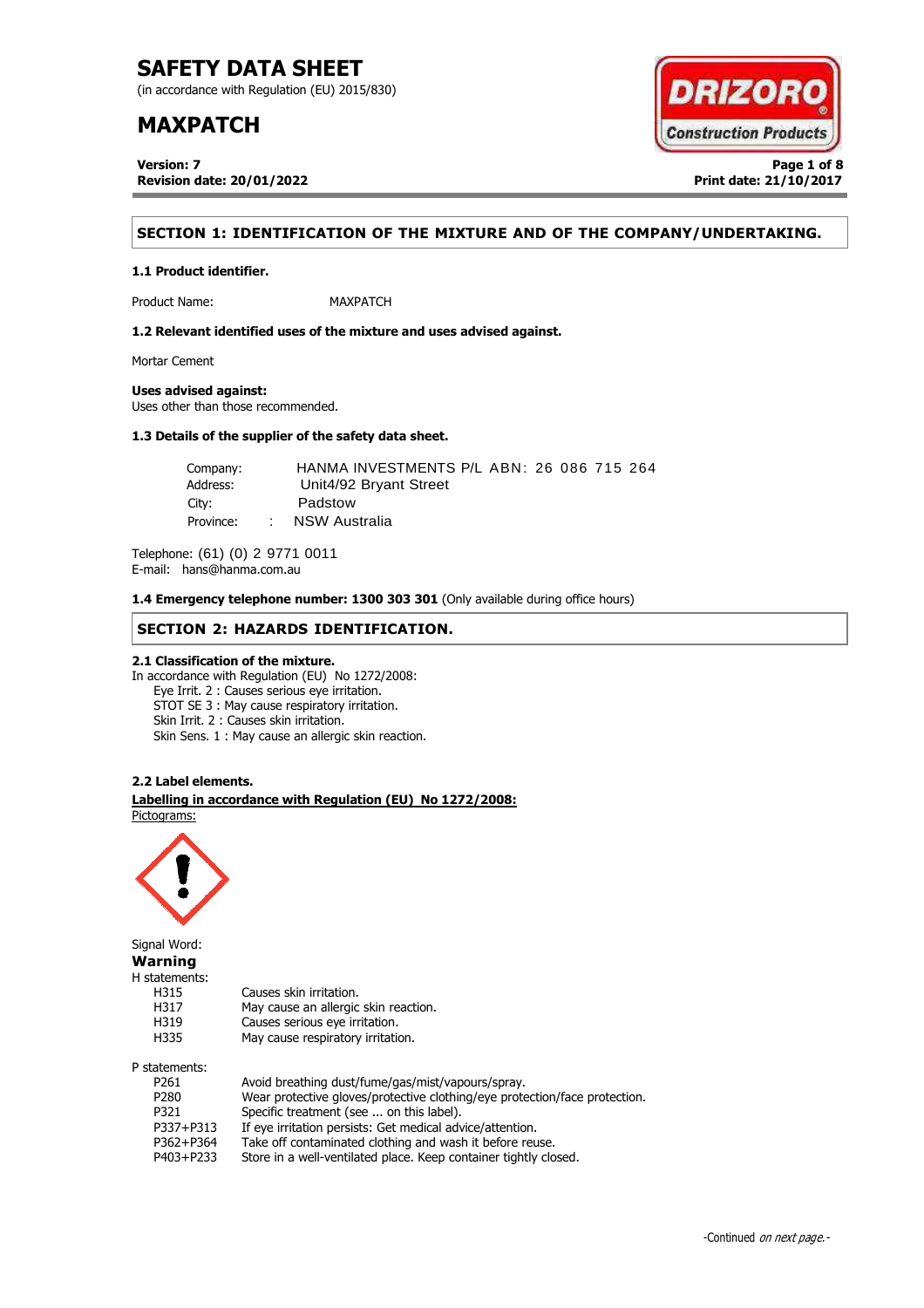(in accordance with Regulation (EU) 2015/830)

## **MAXPATCH**



**Version: 7 Page 2 of 8 Revision date: 20/01/2022 Print date: 21/10/2017**

P501 Dispose of contents/container to ...

### Contains:

Cement, portland, chemicals

## **2.3 Other hazards.**

In normal use conditions and in its original form, the product itself does not involve any other risk for health and the environment.

## **SECTION 3: COMPOSITION/INFORMATION ON INGREDIENTS.**

### **3.1 Substances.**

Not Applicable.

### **3.2 Mixtures.**

Substances posing a danger to health or the environment in accordance with the Regulation (EC) No. 1272/2008, assigned a Community exposure limit in the workplace, and classified as PBT/vPvB or included in the Candidate List:

|                                        |                             |             | (*)Classification - Regulation (EC)<br>No 1272/2008                                                          |                                    |
|----------------------------------------|-----------------------------|-------------|--------------------------------------------------------------------------------------------------------------|------------------------------------|
| <b>Identifiers</b>                     | <b>Name</b>                 | Concentrate | <b>Classification</b>                                                                                        | specific<br>concentration<br>limit |
| CAS No: 65997-15-1<br>EC No: 266-043-4 | Cement, portland, chemicals | $20 - 50 %$ | Eye Irrit. 2,<br><b>H319 - STOT</b><br>SE 3, H335 -<br>Skin Irrit. 2,<br><b>H315 - Skin</b><br>Sens. 1, H317 |                                    |

(\*)The complete text of the H phrases is given in section 16 of this Safety Data Sheet.

## **SECTION 4: FIRST AID MEASURES.**

IRRITANT PREPARATION. Its repeated or prolonged contact with the skin or mucous membranes can cause irritant symptoms such as reddening of the skin, blisters, or dermatitis. Some of the symptoms may not be immediate. They can cause allergic reactions on the skin.

### **4.1 Description of first aid measures.**

In case of doubt or when symptoms of feeling unwell persist, get medical attention. Never administer anything orally to persons who are unconscious.

### **Inhalation.**

Take the victim into open air; keep them warm and calm. If breathing is irregular or stops, perform artificial respiration. Do not administer anything orally. If unconscious, place them in a suitable position and seek medical assistance.

### **Eye contact**.

If wearing contact lenses, remove them. Wash eyes with plenty of clean and cool water for at least 10 minutes while pulling eyelids up, and seek medical assistance.

### **Skin contact.**

Remove contaminated clothing. Wash skin vigorously with water and soap or a suitable skin cleaner. **NEVER** use solvents or thinners.

### **Ingestion.**

If accidentally ingested, seek immediate medical attention. Keep calm. **NEVER** induce vomiting.

## **4.2 Most important symptoms and effects, both acute and delayed.**

Irritant Product, repeated or prolonged contact with skin or mucous membranes can cause redness, blisters or dermatitis, inhalation of spray mist or particles in suspension may cause irritation of the respiratory tract, some symptoms may not be immediate. Can cause allergic reactions.

### **4.3 Indication of any immediate medical attention and special treatment needed.**

In case of doubt or when symptoms of feeling unwell persist, get medical attention. Never administer anything orally to persons who are unconscious.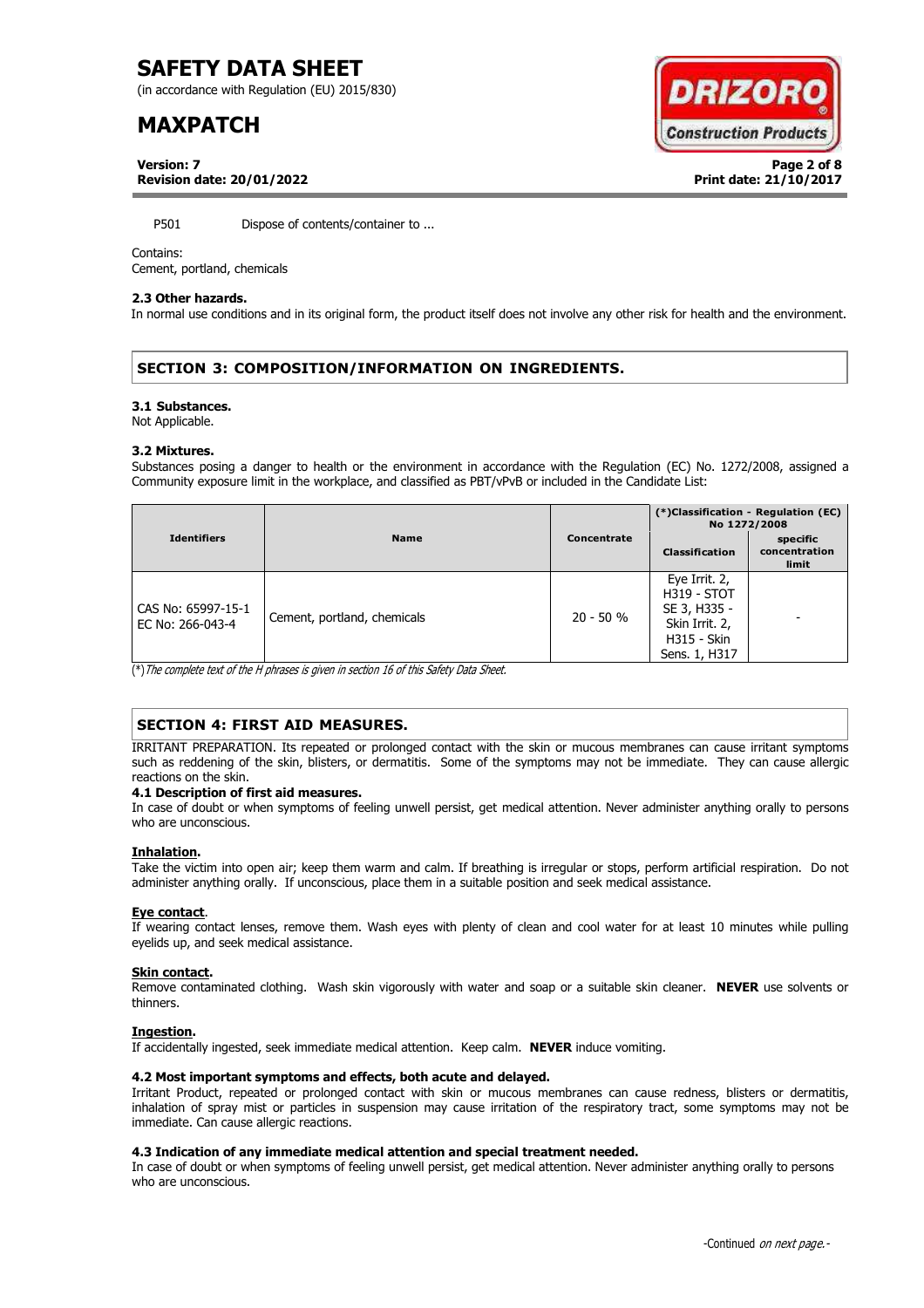(in accordance with Regulation (EU) 2015/830)

## **MAXPATCH**

**Version: 7 Page 3 of 8 Revision date: 20/01/2022 Print date: 21/10/2017**



## **SECTION 5: FIREFIGHTING MEASURES.**

The product does not present any particular risk in case of fire.

### **5.1 Extinguishing media.**

### **Recommended extinguishing methods.**

Extinguisher powder or CO<sub>2</sub>. In case of more serious fires, also alcohol-resistant foam and water spray. Do not use a direct stream of water to extinguish.

#### **5.2 Special hazards arising from the mixture. Special risks.**

Fire can cause thick, black smoke. As a result of thermal decomposition, dangerous products can form: carbon monoxide, carbon dioxide. Exposure to combustion or decomposition products can be harmful to your health.

### **5.3 Advice for firefighters.**

Use water to cool tanks, cisterns, or containers close to the heat source or fire. Take wind direction into account. Prevent the products used to fight the fire from going into drains, sewers, or waterways.

### **Fire protection equipment.**

According to the size of the fire, it may be necessary to use protective suits against the heat, individual breathing equipment, gloves, protective goggles or facemasks, and gloves.

## **SECTION 6: ACCIDENTAL RELEASE MEASURES.**

## **6.1 Personal precautions, protective equipment and emergency procedures.**

For exposure control and individual protection measures, see section 8.

## **6.2 Environmental precautions.**

Prevent the contamination of drains, surface or subterranean waters, and the ground.

## **6.3 Methods and material for containment and cleaning up.**

The contaminated area should be immediately cleaned with an appropriate de-contaminator. Pour the decontaminator on the remains in an opened container and let it act various days until no further reaction is produced.

### **6.4 Reference to other sections.**

For exposure control and individual protection measures, see section 8.

For later elimination of waste, follow the recommendations under section 13.

## **SECTION 7: HANDLING AND STORAGE.**

### **7.1 Precautions for safe handling.**

For personal protection, see section 8. Never use pressure to empty the containers. They are not pressure-resistant containers. In the application area, smoking, eating, and drinking must be prohibited.

Follow legislation on occupational health and safety.

Keep the product in containers made of a material identical to the original.

## **7.2 Conditions for safe storage, including any incompatibilities.**

Store according to local legislation. Observe indications on the label. Store the containers between 5 and 35° C, in a dry and well-ventilated place, far from sources of heat and direct solar light. Keep far away from ignition points. Keep away from oxidising agents and from highly acidic or alkaline materials. Do not smoke. Prevent the entry of non-authorised persons. Once the containers are open, they must be carefully closed and placed vertically to prevent spills.

The product is not affected by Directive 2012/18/EU (SEVESO III).

**7.3 Specific end use(s).**

Not available.

## **SECTION 8: EXPOSURE CONTROLS/PERSONAL PROTECTION.**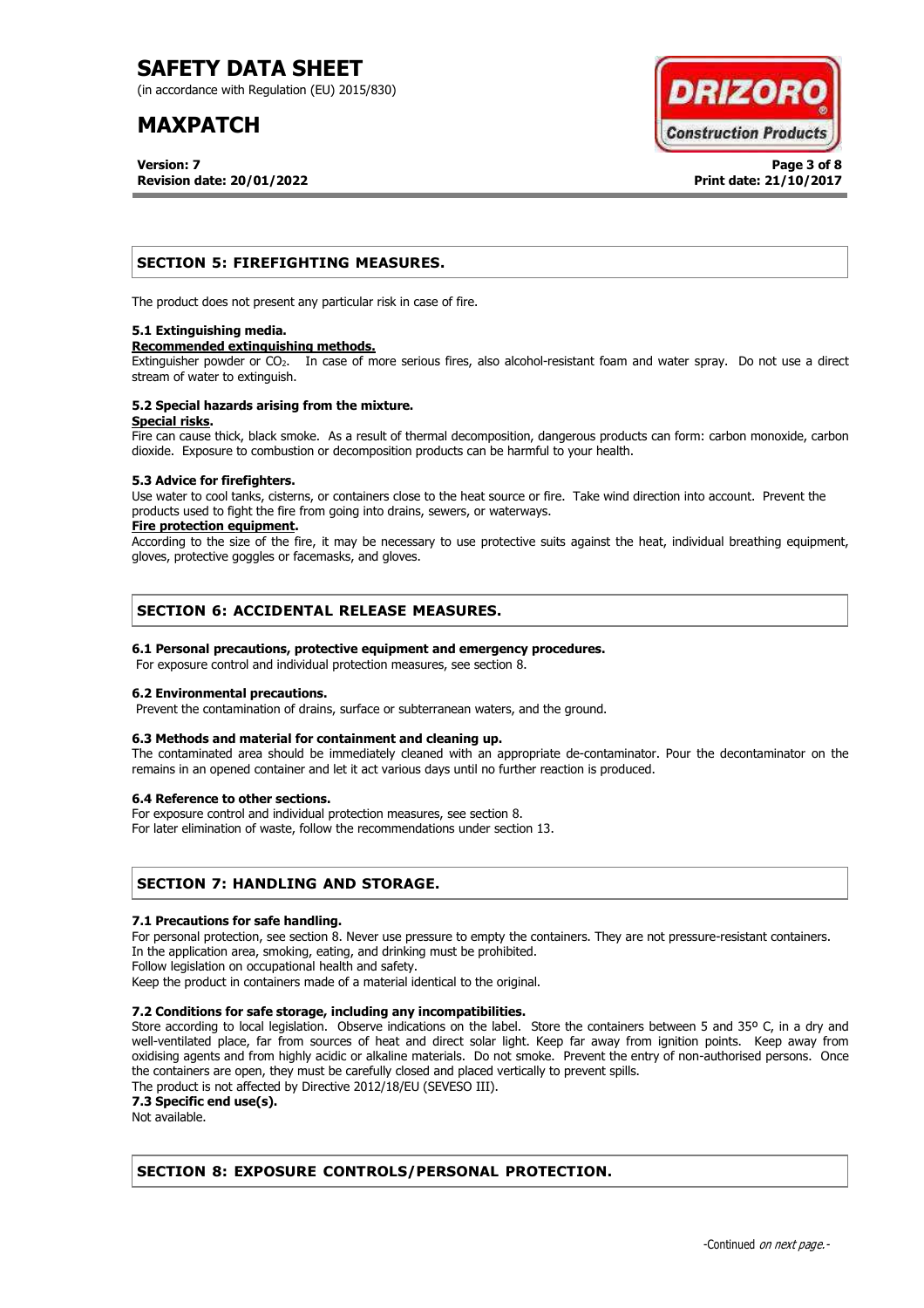(in accordance with Regulation (EU) 2015/830)

# **MAXPATCH**

**Version: 7 Page 4 of 8 Revision date: 20/01/2022 Print date: 21/10/2017**



## **8.1 Control parameters.**

The product does NOT contain substances with Professional Exposure Environmental Limit Values.The product does NOT contain substances with Biological Limit Values.

## **8.2 Exposure controls.**

## **Measures of a technical nature:**

Provide adequate ventilation, which can be achieved by using good local exhaust-ventilation and a good general exhaust system.

| <b>Concentration:</b>        | <b>100 %</b>                                                                                                                                                                                                                                                                                                        |  |  |  |  |  |  |
|------------------------------|---------------------------------------------------------------------------------------------------------------------------------------------------------------------------------------------------------------------------------------------------------------------------------------------------------------------|--|--|--|--|--|--|
| Uses:                        | <b>Mortar Cement</b>                                                                                                                                                                                                                                                                                                |  |  |  |  |  |  |
| <b>Breathing protection:</b> |                                                                                                                                                                                                                                                                                                                     |  |  |  |  |  |  |
| PPE:                         | Filter mask for protection against gases and particles.                                                                                                                                                                                                                                                             |  |  |  |  |  |  |
| Characteristics:             | «CE» marking, category III. The mask must have a wide field of vision and an<br>anatomically designed form in order to be sealed and watertight.                                                                                                                                                                    |  |  |  |  |  |  |
| CEN standards:               | EN 136, EN 140, EN 405                                                                                                                                                                                                                                                                                              |  |  |  |  |  |  |
| Maintenance:                 | Should not be stored in places exposed to high temperatures and damp environments before use. Special<br>attention should be paid to the state of the inhalation and exhalation valves in the face adaptor.<br>Read carefully the manufacturer's instructions regarding the equipment's use and maintenance. Attach |  |  |  |  |  |  |
| Observations:                | the necessary filters to the equipment according to the specific nature of the risk (Particles and aerosols:<br>P1-P2-P3, Gases and vapours: A-B-E-K-AX), changing them as advised by the manufacturer.                                                                                                             |  |  |  |  |  |  |
| Filter Type needed:          | A2                                                                                                                                                                                                                                                                                                                  |  |  |  |  |  |  |
| <b>Hand protection:</b>      |                                                                                                                                                                                                                                                                                                                     |  |  |  |  |  |  |
| PPE:<br>Characteristics:     | Protective gloves against chemicals.<br>«CE» marking, category III.                                                                                                                                                                                                                                                 |  |  |  |  |  |  |
| CEN standards:               | EN 374-1, En 374-2, EN 374-3, EN 420                                                                                                                                                                                                                                                                                |  |  |  |  |  |  |
| Maintenance:                 | Keep in a dry place, away from any sources of heat, and avoid exposure to sunlight as much as possible.<br>Do not make any changes to the gloves that may alter their resistance, or apply paints, solvents or<br>adhesives.                                                                                        |  |  |  |  |  |  |
| Observations:                | Gloves should be of the appropriate size and fit the user's hand well, not being too loose or too tight.<br>Always use with clean, dry hands.                                                                                                                                                                       |  |  |  |  |  |  |
| Material:                    | Breakthrough time<br>Material thickness<br>PVC (polyvinyl chloride)<br>>480<br>0,35<br>(min.):<br>$(mm)$ :                                                                                                                                                                                                          |  |  |  |  |  |  |
| Eye protection:              |                                                                                                                                                                                                                                                                                                                     |  |  |  |  |  |  |
| PPF:                         | Face shield.                                                                                                                                                                                                                                                                                                        |  |  |  |  |  |  |
| Characteristics:             | «CE» marking, category II. Face and eye protector against splashing liquid.                                                                                                                                                                                                                                         |  |  |  |  |  |  |
| CEN standards:               | EN 165, EN 166, EN 167, EN 168                                                                                                                                                                                                                                                                                      |  |  |  |  |  |  |
| Maintenance:                 | Visibility through lenses should be ideal. Therefore, these parts should be cleaned daily. Protectors should<br>be disinfected periodically following the manufacturer's instructions. Make sure that mobile parts move<br>smoothly.                                                                                |  |  |  |  |  |  |
| Observations:                | Face shields should offer a field of vision with a dimension in the central line of, at least, 150 mm<br>vertically once attached to the frame.                                                                                                                                                                     |  |  |  |  |  |  |
| <b>Skin protection:</b>      |                                                                                                                                                                                                                                                                                                                     |  |  |  |  |  |  |
| PPE:                         | Anti-static protective clothing.                                                                                                                                                                                                                                                                                    |  |  |  |  |  |  |
| Characteristics:             | «CE» marking, category II. Protective clothing should not be too tight or loose in<br>order not to obstruct the user's movements.                                                                                                                                                                                   |  |  |  |  |  |  |
| CEN standards:               | EN 340, EN 1149-1, EN 1149-2, EN 1149-3, EN 1149-5                                                                                                                                                                                                                                                                  |  |  |  |  |  |  |
| Maintenance:                 | In order to guarantee uniform protection, follow the washing and maintenance instructions provided by<br>the manufacturer.                                                                                                                                                                                          |  |  |  |  |  |  |
| Observations:                | The protective clothing should offer a level of comfort in line with the level of protection provided in<br>terms of the hazard against which it protects, bearing in mind environmental conditions, the user's level<br>of activity and the expected time of use.                                                  |  |  |  |  |  |  |
| PPE:<br>Characteristics:     | Anti-static safety footwear.<br>«CE» marking, category II.                                                                                                                                                                                                                                                          |  |  |  |  |  |  |
| CEN standards:               | EN ISO 13287, EN ISO 20344, EN ISO 20346                                                                                                                                                                                                                                                                            |  |  |  |  |  |  |
| Maintenance:                 | The footwear should be checked regularly                                                                                                                                                                                                                                                                            |  |  |  |  |  |  |
| Observations:                | The level of comfort during use and acceptability are factors that are assessed very differently depending<br>on the user. Therefore, it is advisable to try on different footwear models and, if possible, different<br>widths.                                                                                    |  |  |  |  |  |  |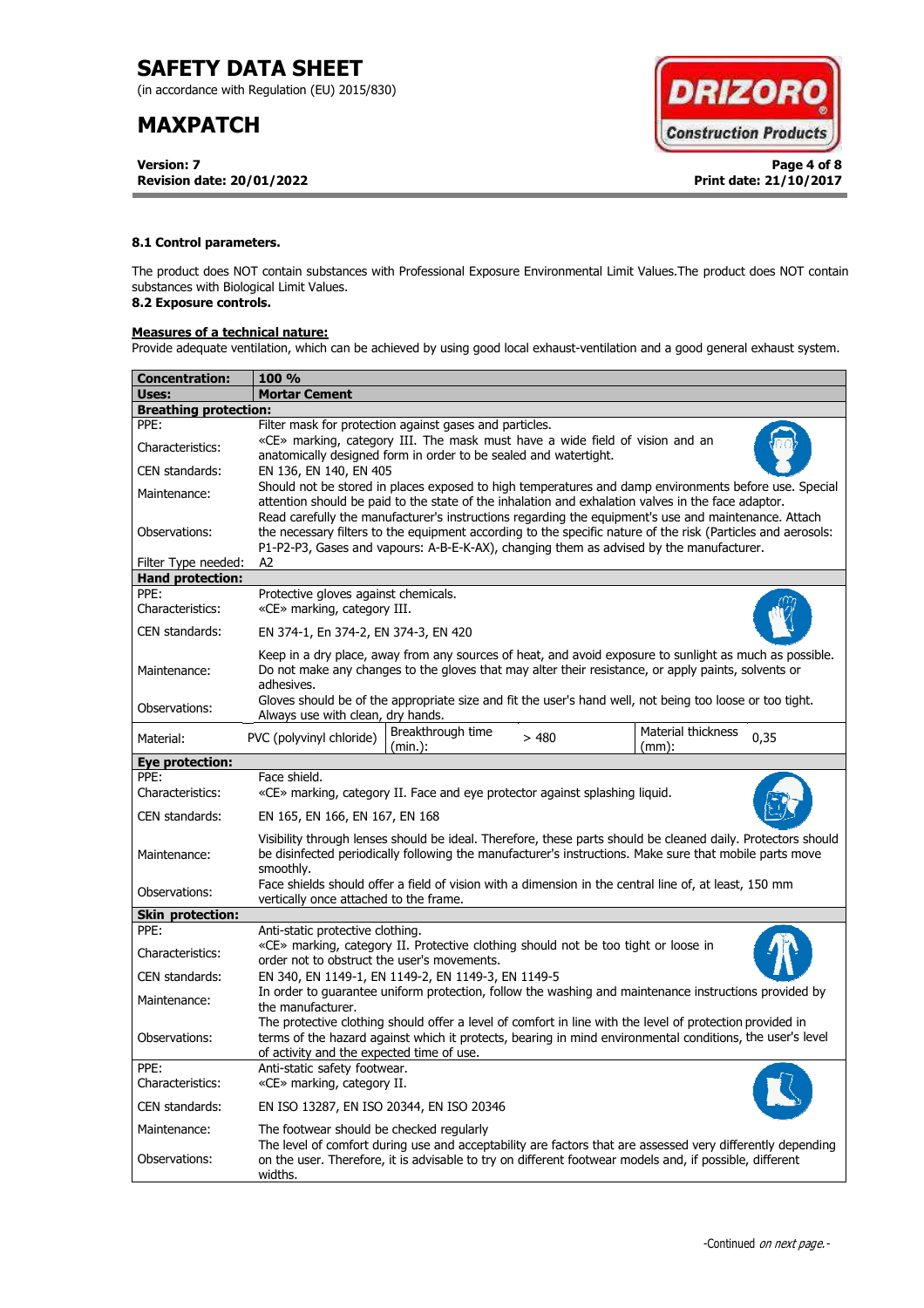(in accordance with Regulation (EU) 2015/830)

## **MAXPATCH**

**Version: 7 Page 5 of 8 Revision date: 20/01/2022 Print date: 21/10/2017**



## **SECTION 9: PHYSICAL AND CHEMICAL PROPERTIES.**

## **9.1 Information on basic physical and chemical properties.**

Appearance:Odourless powder with characteristic colour Colour: N.A./N.A. Odour:N.A./N.A. Odour threshold:N.A./N.A. pH:11 -13.5 Melting point: > 1000 °C °C Boiling Point: N.A./N.A. Flash point: N.A./N.A. Evaporation rate: N.A./N.A. Inflammability (solid, gas): N.A./N.A. Lower Explosive Limit: N.A./N.A. Upper Explosive Limit: N.A./N.A. Vapour pressure: N.A./N.A. Vapour density:N.A./N.A. Relative density:  $1.30$  g/cm<sup>3</sup> Solubility:N.A./N.A. Liposolubility: N.A./N.A. Hydrosolubility: En contacto con agua precipita Partition coefficient (n-octanol/water): N.A./N.A. Auto-ignition temperature: N.A./N.A. Decomposition temperature: N.A./N.A. Viscosity: N.A./N.A. Explosive properties: N.A./N.A. Oxidizing properties: N.A./N.A. N.A./N.A.= Not Available/Not Applicable due to the nature of the product

### **9.2 Other information.**

Pour point: N.A./N.A. Blink: N.A./N.A. Kinematic viscosity: N.A./N.A. N.A./N.A.= Not Available/Not Applicable due to the nature of the product

## **SECTION 10: STABILITY AND REACTIVITY.**

#### **10.1 Reactivity.**

The product does not present hazards by their reactivity.

## **10.2 Chemical stability.**

Unstable in contact with: - Acids.

## **10.3 Possibility of hazardous reactions.**

Neutralization can occur on contact with acids.

### **10.4 Conditions to avoid.**

- Avoid contact with acids.

### **10.5 Incompatible materials.**

Avoid the following materials: - Acids.

### **10.6 Hazardous decomposition products.**

Depending on conditions of use, can be generated the following products: - Corrosive vapors or gases.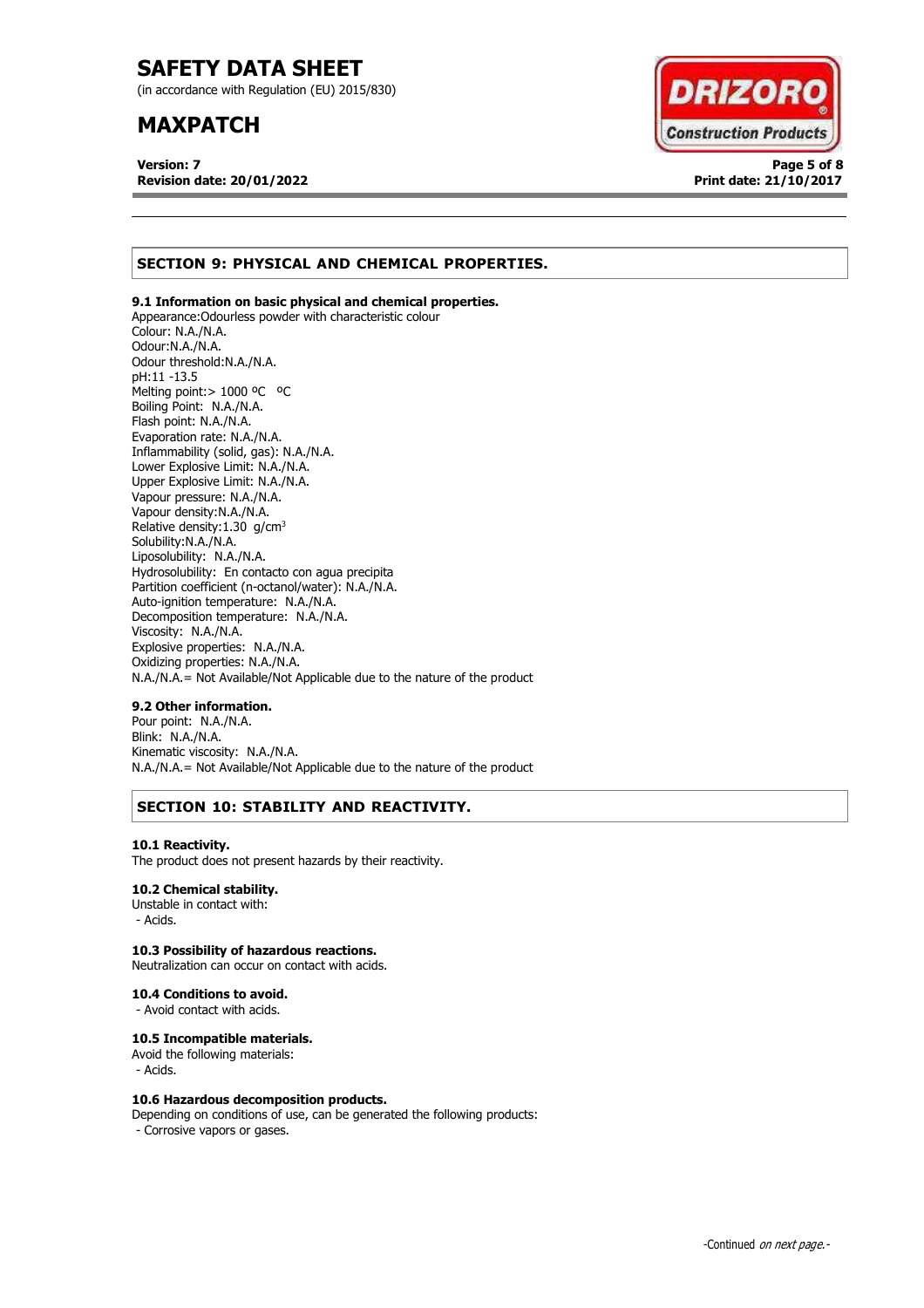(in accordance with Regulation (EU) 2015/830)

## **MAXPATCH**

**DRIZOR Construction Products** 

**Version: 7 Page 6 of 8 Revision date: 20/01/2022 Print date: 21/10/2017**

## **SECTION 11: TOXICOLOGICAL INFORMATION.**

IRRITANT PREPARATION. Splatters in the eyes can cause irritation.

IRRITANT PREPARATION. The inhalation of spray mist or suspended particulates can irritate the respiratory tract. It can also cause serious respiratory difficulties, central nervous system disorders, and in extreme cases, unconsciousness.

IRRITANT PREPARATION. Its repeated or prolonged contact with the skin or mucous membranes can cause irritant symptoms such as reddening of the skin, blisters, or dermatitis. Some of the symptoms may not be immediate. They can cause allergic reactions on the skin.

## **11.1 Information on toxicological effects.**

There are no tested data available on the product. Repeated or prolonged contact with the product can cause the elimination of oil from the skin, giving rise to non-allergic contact dermatitis and absorption of the product through the skin.

Splatters in the eyes can cause irritation and reversible damage.

a) acute toxicity; Not conclusive data for classification.

b) skin corrosion/irritation; Product classified: Skin irritant, Category 2: Causes skin irritation.

c) serious eye damage/irritation; Product classified: Eye irritation, Category 2: Causes serious eye irritation.

d) respiratory or skin sensitisation; Product classified: Skin sensitiser, Category 1: May cause an allergic skin reaction.

e) germ cell mutagenicity; Not conclusive data for classification.

f) carcinogenicity; Not conclusive data for classification.

g) reproductive toxicity; Not conclusive data for classification.

h) STOT-single exposure; Product classified: Specific target organ toxicity following a single exposure, Category 3:

i) STOT-repeated exposure; Not conclusive data for classification.

j) aspiration hazard; Not conclusive data for classification.

## **SECTION 12: ECOLOGICAL INFORMATION.**

### **12.1 Toxicity.**

No information is available regarding the ecotoxicity of the substances present.

### **12.2 Persistence and degradability.**

No information is available about persistence and degradability of the product.

### **12.3 Bioaccumulative potencial.**

No information is available regarding the bioaccumulation of the substances present.

## **12.4 Mobility in soil.**

No information is available about the mobility in soil. The product must not be allowed to go into sewers or waterways. Prevent penetration into the ground.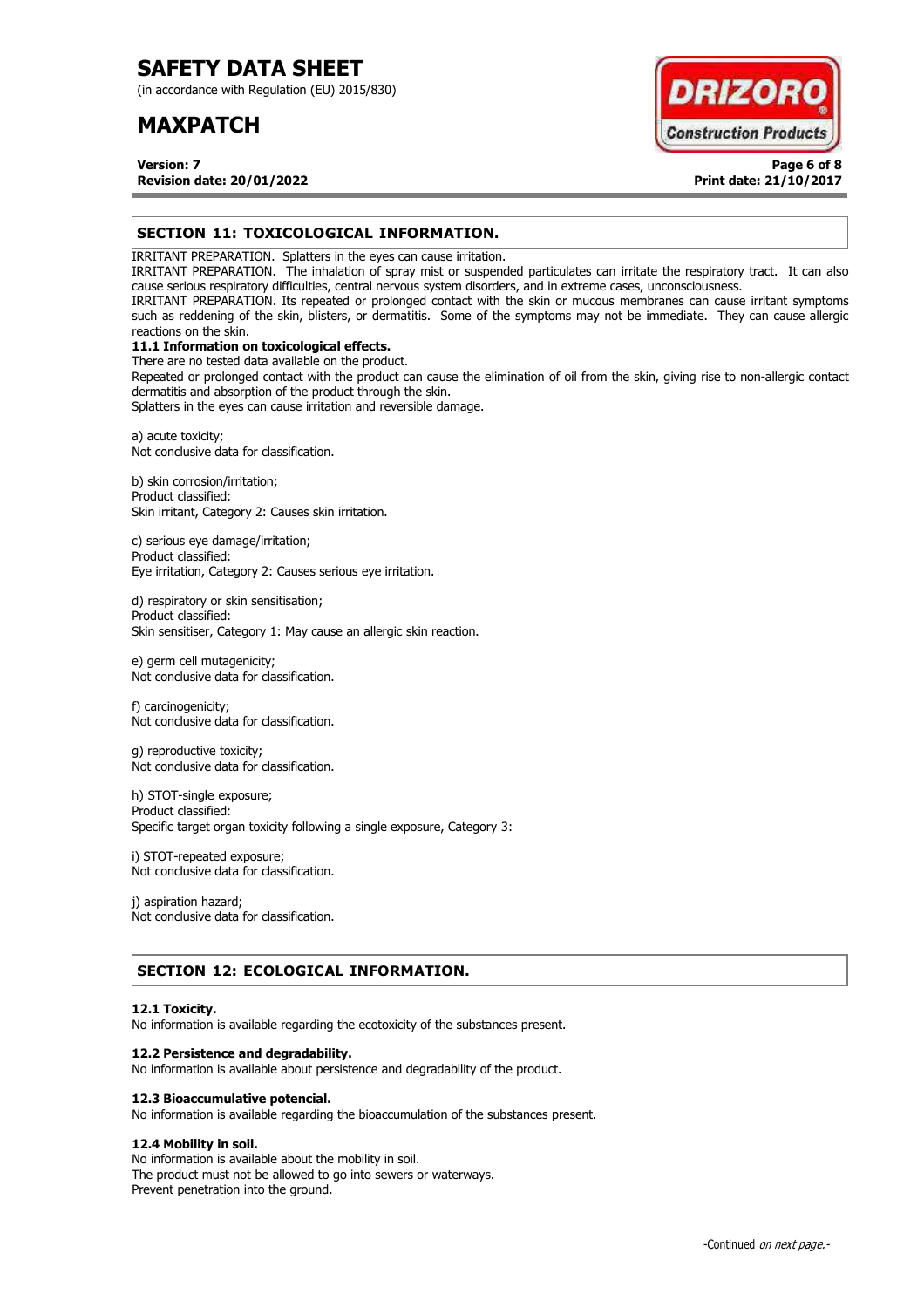(in accordance with Regulation (EU) 2015/830)

## **MAXPATCH**

**Version: 7 Page 7 of 8** 



**Revision date: 20/01/2022 Print date: 21/10/2017**

### **12.5 Results of PBT and vPvB assessment.**

No information is available about the results of PBT and vPvB assessment of the product.

## **12.6 Other adverse effects.**

No information is available about other adverse effects for the environment.

## **SECTION 13 DISPOSAL CONSIDERATIONS.**

#### **13.1 Waste treatment methods.**

Do not dump into sewers or waterways. Waste and empty containers must be handled and eliminated according to current, local/national legislation.

Follow the provisions of Directive 2008/98/EC regarding waste management.

## **SECTION 14: TRANSPORT INFORMATION.**

Transportation is not dangerous. In case of road accident causing the product's spillage, proceed in accordance with point 6. **14.1 UN number.**

Transportation is not dangerous.

### **14.2 UN proper shipping name.**

Description: ADR: Transportation is not dangerous.<br>IMDG: Transportation is not dangerous. Transportation is not dangerous. ICAO: Transportation is not dangerous.

## **14.3 Transport hazard class(es).**

Transportation is not dangerous.

### **14.4 Packing group.**

Transportation is not dangerous.

### **14.5 Environmental hazards.**

Transportation is not dangerous.

## **14.6 Special precautions for user.**

Transportation is not dangerous.

### **14.7 Transport in bulk according to Annex II of MARPOL and the IBC Code.**

Transportation is not dangerous.

## **SECTION 15: REGULATORY INFORMATION.**

### **15.1 Safety, health and environmental regulations/legislation specific for the mixture.**

The product is not affected by the Regulation (EC) No 1005/2009 of the European Parliament and of the Council of 16 September 2009 on substances that deplete the ozone layer.

Volatile organic compound (VOC) VOC content (p/p): 0 % VOC content: 0 g/l

The product is not affected by Directive 2012/18/EU (SEVESO III).

The product is not affected by Regulation (EU) No 528/2012 concerning the making available on the market and use of biocidal products.

The product is not affected by the procedure established Regulation (EU) No 649/2012, concerning the export and import of dangerous chemicals.